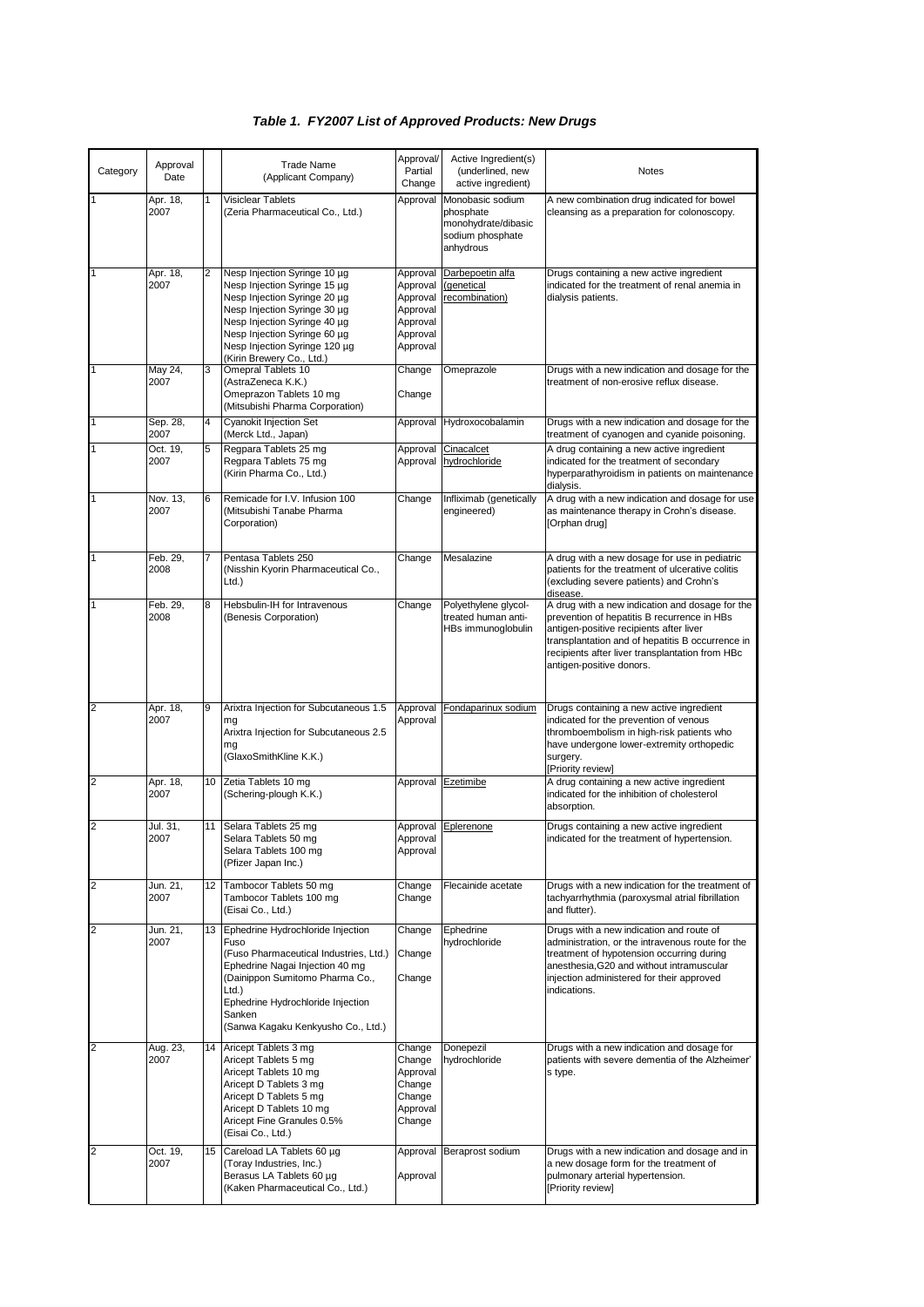| Category       | Approval<br>Date |    | <b>Trade Name</b><br>(Applicant Company)                                                                                                                                  | Approval/<br>Partial<br>Change                           | Active Ingredient(s)<br>(underlined, new<br>active ingredient) | Notes                                                                                                                                                                                                                                                                                   |
|----------------|------------------|----|---------------------------------------------------------------------------------------------------------------------------------------------------------------------------|----------------------------------------------------------|----------------------------------------------------------------|-----------------------------------------------------------------------------------------------------------------------------------------------------------------------------------------------------------------------------------------------------------------------------------------|
| 2              | Oct. 19,<br>2007 |    | 16 Sigmart Injection 2 mg<br>Sigmart Injection 12 mg<br>Sigmart Injection 48 mg<br>(Chugai Pharmaceutical Co., Ltd.)                                                      | Change<br>Change<br>Change                               | Nicorandil                                                     | Drugs with a new indication and dosage for the<br>treatment of acute cardiac failure including the<br>acute exacerbation period of chronic cardiac<br>failure.                                                                                                                          |
| 2              | Oct. 19,<br>2007 |    | 17   Plavix Tablets 25 mg<br>Plavix Tablets 75 mg<br>(Sanofi-Aventis K.K.)                                                                                                | Change<br>Change                                         | Clopidogrel sulfate                                            | Drugs with a new indication and dosage for the<br>treatment of acute coronary syndrome (unstable<br>angina and non-ST-elevation myocardial<br>infarction) in patients in whom percutaneous<br>coronary intervention (PCI) is considered.<br>[Priority review]                           |
| 2              | Jan. 25,<br>2008 |    | 18 Clexane Subcutaneous Injection Kit<br>2000 IU<br>(Sanofi-Aventis K.K.)                                                                                                 |                                                          | Approval Enoxaparin sodium                                     | A drug containing a new active ingredient<br>indicated for the prevention of venous<br>thromboembolism in patients who have<br>undergone total hip replacement, total knee<br>replacement and hip fracture surgery.<br>[Priority review]                                                |
| $\overline{c}$ | Jan. 25,<br>2008 |    | 19   Amerge Tablets 2.5 mg<br>(GlaxoSmithKline K.K.)                                                                                                                      | Approval                                                 | Naratriptan<br>hydrochloride                                   | A drug containing a new active ingredient<br>indicated for the treatment of migraine.                                                                                                                                                                                                   |
| 2              | Jan. 25,<br>2008 | 20 | Recomodulin Injection 12800<br>(Asahi Kasei Pharma Corporation)                                                                                                           | Approval                                                 | Thrombomodulin alfa<br>(genetical<br>recombination)            | A drug containing a new active ingredient<br>indicated for the treatment of disseminated<br>intravascular coagulation (DIC).                                                                                                                                                            |
| 2              | Jan. 25,<br>2008 | 21 | Revatio Tablets 20 mg<br>(Pfizer Japan Inc.)                                                                                                                              | Approval                                                 | Sildenafil citrate                                             | A drug with a new indication and dosage for the<br>treatment of pulmonary arterial hypertension.<br>[Orphan drug]                                                                                                                                                                       |
| $\overline{2}$ | Feb. 29.<br>2008 | 22 | Vasolan Tablets 40 mg<br>(Eizai Co., Ltd.)                                                                                                                                | Change                                                   | Verapamil<br>hydrochloride                                     | A drug with a new indication for the treatment of<br>tachyarrhythmia (atrial fibrillation and flutter, and<br>paroxysmal supraventricular tachycardia).                                                                                                                                 |
| 2              | Mar. 19,<br>2008 |    | 23 Brevibloc Injection 100 mg<br>(Maruishi Pharmaceutical Co., Ltd.)                                                                                                      | Change                                                   | Esmolol hydrochloride                                          | A drug with a new dosage indicated for the<br>emergency treatment of supraventricular<br>tachyarrhythmia occurring during surgery.                                                                                                                                                      |
| 3              | Apr. 18,<br>2007 | 24 | Mikelan LA Ophthalmic Solution 1%<br>Mikelan LA Ophthalmic Solution 2%<br>(Otsuka Pharmaceutical Co., Ltd.)                                                               | Approval                                                 | Carteolol<br>Approval hydrochloride                            | Drugs in a new dosage form indicated for the<br>treatment of glaucoma and ocular hypertension.                                                                                                                                                                                          |
| 3              | Jul. 31,<br>2007 | 25 | Topina<br>Topina Tablets 50 mg<br>TopinaTablets 100 mg<br>(Kyowa Hakko Kogyo Co., Ltd.)                                                                                   | Approval<br>Approval<br>Approval                         | Topiramate                                                     | Drugs containing a new active ingredient<br>indicated for use as an adjunctive therapy with<br>other antiepileptic drugs to treat partial seizures<br>(including secondary generalized seizures) in<br>patients with epilepsy not fully responding to<br>other antiepileptic therapies. |
| 3              | Jul. 31,<br>2007 |    | 26 Eslax Intravenous 1%<br>(Organon Japan)                                                                                                                                |                                                          | Approval Rocuronium bromide                                    | A drug containing a new active ingredient<br>indicated for inducing muscular relaxation<br>during anesthesia and tracheal intubation.                                                                                                                                                   |
| 3              | Jul. 31,<br>2007 | 27 | Travatanz Ophthalmic Solution 0.004% Approval<br>(Alcon Japan Ltd.)                                                                                                       |                                                          | Travoprost                                                     | A drug containing a new active ingredient<br>indicated for the treatment of glaucoma and<br>ocular hypertension.                                                                                                                                                                        |
| 3              | Aug. 23,<br>2007 | 28 | Fentanyl Injection 0.1 mg Sankyo<br>Fentanyl Injection 0.25 mg Sankyo<br>(Daiichi Sankyo Propharma Co., Ltd.)                                                             | Change                                                   | Fentanyl citrate                                               | Drugs with a new dosage for use in pediatric<br>patients for inducing general anesthesia and for<br>inducing analgesia during general anesthesia.<br>Expedited review.                                                                                                                  |
| 3              | Oct. 19,<br>2007 | 29 | Salagen Tablets 5 mg<br>(Kissei Pharmaceutical Co., Ltd.)                                                                                                                 | Change                                                   | Pilocarpine<br>hydrochloride                                   | A drug with a new indication for the treatment of<br>oral dryness in patients with Sjögren's<br>syndrome.                                                                                                                                                                               |
| 3              | Oct. 26,<br>2007 | 30 | Concerta Tablets 18 mg<br>Concerta Tablets 27 mg<br>(Janssen Pharmaceutical K.K.)                                                                                         | Approval<br>Approval                                     | Methylphenidate<br>hydrochloride                               | Drugs with a new indication for the treatment of<br>attention-deficit/hyperactivity disorder (AD/HD)<br>in children.<br>Expedited review.                                                                                                                                               |
| 3              | Jan. 25,<br>2008 | 31 | Lonasen Tablets 2 mg<br>Lonasen Tablets 4 mg<br>Lonasen Powder 2%<br>(Dainippon Sumitomo Pharma Co.,<br>Ltd.)                                                             | Approval<br>Approval<br>Approval                         | Blonanserin                                                    | Drugs containing a new active ingredient<br>indicated for the treatment of schizophrenia.                                                                                                                                                                                               |
| 3              | Jan. 25,<br>2008 |    | 32 Champix Tablets 0.5 mg<br>Champix Tablets 1 mg<br>(Pfizer Japan Inc.)                                                                                                  | Approval<br>Approval                                     | Varenicline tartrate                                           | Drugs containing a new active ingredient<br>indicated as a smoking-cessation aid for<br>nicotine-dependent smokers.<br>Expedited review.                                                                                                                                                |
| 3              | Mar. 19,<br>2008 |    | 33 Durotep MT Patch 2.1 mg<br>Durotep MT Patch 4.2 mg<br>Durotep MT Patch 8.4 mg<br>Durotep MT Patch 12.6 mg<br>Durotep MT Patch 16.8 mg<br>(Janssen Pharmaceutical K.K.) | Approval<br>Approval<br>Approval<br>Approval<br>Approval | Fentanyl                                                       | Drugs with a new dosage form indicated for<br>pain relief in cancer patients with moderate to<br>severe pain.                                                                                                                                                                           |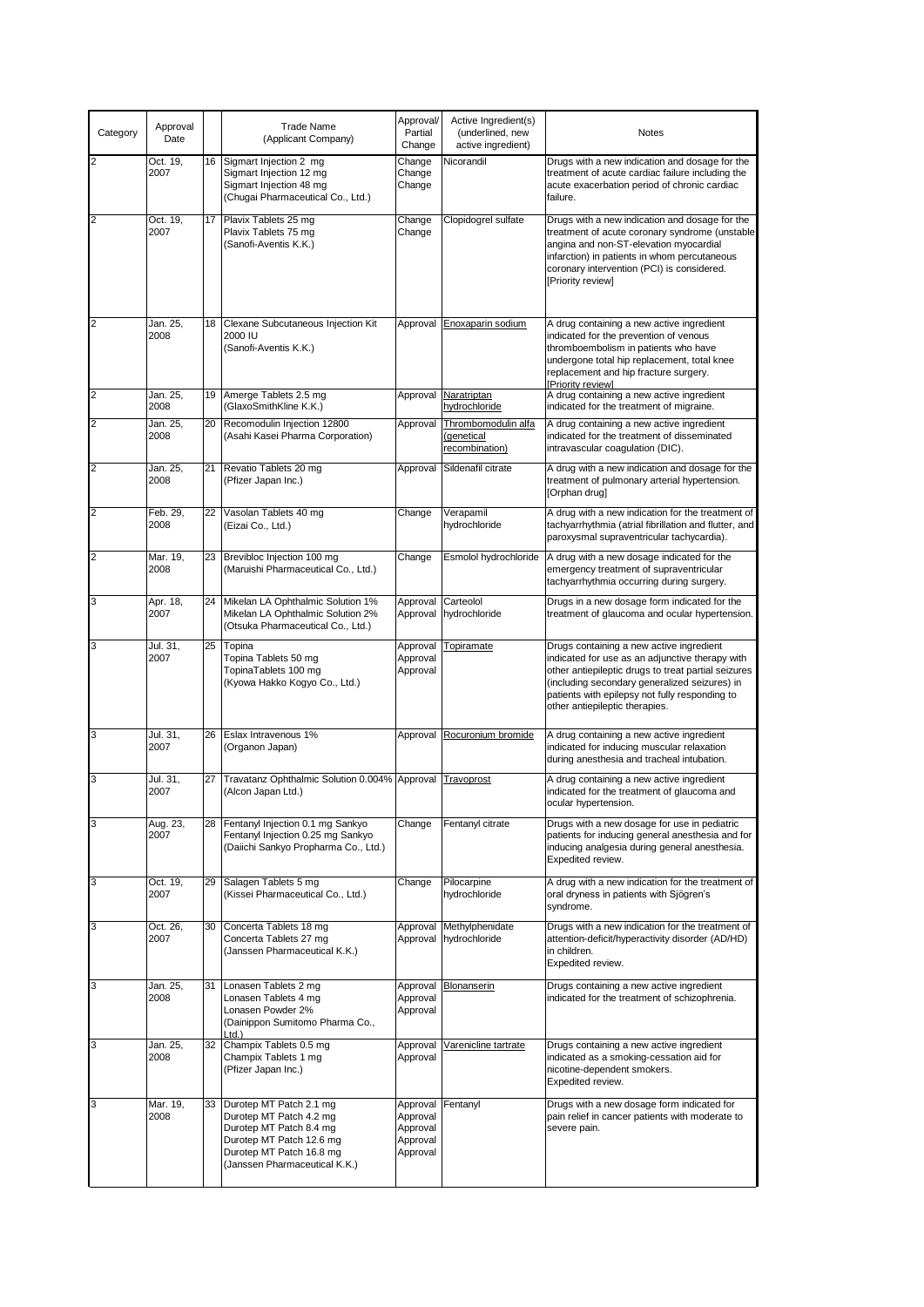| Category | Approval<br>Date |    | <b>Trade Name</b><br>(Applicant Company)                                                                                                                                                                                                        | Approval/<br>Partial<br>Change                                     | Active Ingredient(s)<br>(underlined, new<br>active ingredient) | <b>Notes</b>                                                                                                                                                                                                                                                                                                                                                                                                       |
|----------|------------------|----|-------------------------------------------------------------------------------------------------------------------------------------------------------------------------------------------------------------------------------------------------|--------------------------------------------------------------------|----------------------------------------------------------------|--------------------------------------------------------------------------------------------------------------------------------------------------------------------------------------------------------------------------------------------------------------------------------------------------------------------------------------------------------------------------------------------------------------------|
| 4        | Apr. 18,<br>2007 | 34 | Valtrex Granules 50%<br>(GlaxoSmithKline K.K.)                                                                                                                                                                                                  | Change                                                             | Valaciclovir<br>hydrochloride                                  | A drug with a new indication and dosage for the<br>treatment of varicella in children.                                                                                                                                                                                                                                                                                                                             |
| 4        | Jul. 31,<br>2007 | 35 | Geninax Tablets 200 mg<br>(Toyama Chemical Co., Ltd.)                                                                                                                                                                                           | Approval                                                           | Garenoxacin mesilate                                           | A drug containing a new active ingredient<br>indicated for the treatment of<br>laryngopharyngitis, tonsillitis (including<br>peritonsillitis and peritonsillar abscess), acute<br>bronchitis, pneumonia, infections secondary to<br>chronic respiratory disease, otitis media, and<br>sinusitis.                                                                                                                   |
| 4        | Jul. 31,<br>2007 | 36 | Beselna Cream 5%<br>(Mochida Pharmaceutical Co., Ltd.)                                                                                                                                                                                          | Approval                                                           | Imiquimod                                                      | A drug containing a new active ingredient<br>indicated for the treatment of condyloma<br>acuminatum (limited to the external genitals or<br>perianal region).                                                                                                                                                                                                                                                      |
| 4        | Aug. 23,<br>2007 | 37 | <b>Takepron Capsules 15</b><br>Takepron Capsules 30<br>Takepron OD Tablets 15<br>Takepron OD Tablets 30<br>(Takeda Pharmaceutical Co., Ltd.)<br>Omepral Tablets 10 mg<br>Omepral Tablets 20 mg<br>(AstraZeneca K.K.)<br>Omeprazon Tablets 10 mg | Change<br>Change<br>Change<br>Change<br>Change<br>Change<br>Change | Lansoprazole<br>Omeprazole                                     | Drugs with a new indication and dosage for use<br>as a secondary eradication therapy for infection<br>with Helicobacter pylori (3-drug combination<br>therapy consisting of one-week dosing of a<br>proton pump inhibitor (PPI), amoxicillin (AMPC),<br>and metronidazole to patients in whom primary<br>eradication therapy with PPI, AMPC, and<br>clarithromycin was unsuccessful).                              |
|          |                  |    | Omeprazon Tablets 20 mg<br>(Mitsubishi Pharma Corporation)<br>Pariet Tablets 10 mg<br>(Eisai Co., Ltd.)<br>Pasetocin Capsules                                                                                                                   | Change<br>Change<br>Change                                         | Rabeprazole sodium                                             |                                                                                                                                                                                                                                                                                                                                                                                                                    |
|          |                  |    | Pasetocin Tablets 250<br>(Kyowa Hakko Kogyo Co., Ltd.)<br>Sawacillin Capsules<br>Sawacillin Tablets 250<br>(Takeda Pharmaceutical Co., Ltd.)                                                                                                    | Change<br>Change<br>Change                                         | Amoxicillin                                                    |                                                                                                                                                                                                                                                                                                                                                                                                                    |
|          |                  |    | Amolin Capsules 125<br>Amolin Capsules 250<br>10% Amolin Fine Granules<br>(Astellas Pharma Inc.)<br>Amopenixin Capsules 250<br>(Nipro Pharma Corporation)                                                                                       | Change<br>Change<br>Change<br>Change                               |                                                                |                                                                                                                                                                                                                                                                                                                                                                                                                    |
|          |                  |    | Flagyl<br>(Shionogi & Co., Ltd.)<br>Asuzol tablets<br>(Fuji Pharma Co., Ltd.)                                                                                                                                                                   | Change<br>Change                                                   | Metronidazole                                                  |                                                                                                                                                                                                                                                                                                                                                                                                                    |
| 4        | Sep. 28,<br>2007 | 38 | Clavamox Dry Syrup for Pediatric Use<br>(GlaxoSmithKline K.K)                                                                                                                                                                                   | Change                                                             | Clavulanate<br>potassium/Amoxicillin<br>hydrate                | A drug with a new indication for the treatment of<br>superficial skin infections, deep skin infections,<br>lymphangitis and lymphadenitis, chronic<br>pyoderma, laryngopharyngitis, tonsillitis, acute<br>bronchitis, cystitis, and pyelonephritis.                                                                                                                                                                |
| 4        | Sep. 28,<br>2007 | 39 | Valtrex Tablets 500<br>Valtrex Granules 50%<br>(GlaxoSmithKline K.K)                                                                                                                                                                            | Change<br>Change                                                   | Valaciclovir<br>hydrochloride                                  | Valtrex Tablets 500: A drug with a new<br>indication and dosage for the treatment of<br>varicella in adults and children.                                                                                                                                                                                                                                                                                          |
|          | Jan. 25,<br>2008 |    | 40 Gracevit Tablets 50 mg<br>Gracevit Fine Granules 10%<br>(Daiichi Sankyo Co., Ltd.)                                                                                                                                                           | Approval<br>Approval                                               | Sitafloxacin hydrate                                           | A drug containing a new active ingredient<br>indicated for the treatment of<br>laryngopharyngitis, tonsillitis (including<br>peritonsillitis and peritonsillar abscess), acute<br>bronchitis, pneumonia, infections secondary to<br>chronic respiratory disease, cystitis,<br>pyelonephritis, urethritis, cervicitis, otitis media,<br>sinusitis, periodontal inflammation, pericoronitis<br>and jaw inflammation. |
| 4        | Nov. 13,<br>2007 | 41 | Rocephin Intravenous 0.5 g<br>Rocephin Intravenous 1 g<br>Rocephin Intravenous Drip 1 g Bag<br>(Chugai Pharmaceutical Co., Ltd.)                                                                                                                | Change<br>Change<br>Change                                         | Ceftriaxone sodium                                             | Drugs with a new dosage for use in children,<br>premature infants, and neonates.                                                                                                                                                                                                                                                                                                                                   |
| 4        | Feb. 29,<br>2008 | 42 | Habekacin Injection 25 mg<br>Habekacin Injection 75 mg<br>Habekacin Injection 100 mg<br>Habekacin Injection 200 mg<br>(Meiji Seika Kaisha, Ltd.)                                                                                                | Change<br>Change<br>Change<br>Approval                             | Arbekacin sulfate                                              | Drugs with a new dosage and in a new dosage<br>form indicated for the treatment of septicemia<br>and pneumonia caused by arbekacin-sensitive<br>methicillin-resistant staphylococcus aureus<br>(MRSA).                                                                                                                                                                                                             |
| 5        | Apr. 18,<br>2007 | 43 | Imidafenacin<br>Uritos Tablets 0.1 mg<br>(Kyorin Pharmaceutical Co., Ltd.)<br>Staybla Tablets 0.1 mg<br>(Ono Pharmaceutical Co., Ltd.)                                                                                                          | Approval<br>Approval<br>Approval                                   | <b>Imidafenacin</b>                                            | Drugs containing a new active ingredient<br>indicated for the treatment of micturition<br>urgency, pollakiuria, and urge incontinence<br>associated with overactive bladder.                                                                                                                                                                                                                                       |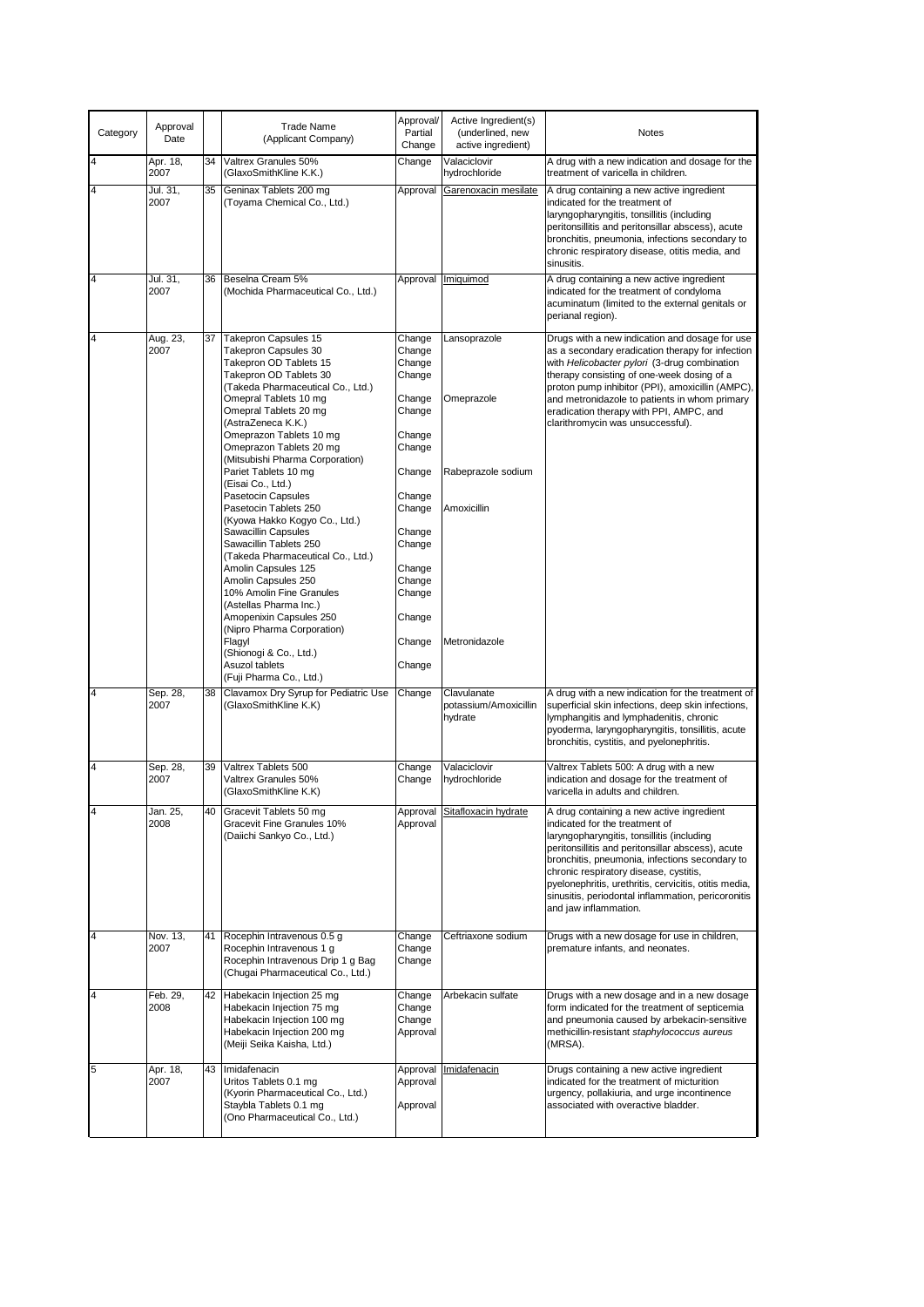| Category | Approval<br>Date |    | <b>Trade Name</b><br>(Applicant Company)                                                                                                                                                                                                                                                                                                                                                                                                                                                                                                                                                                                                                                                                                                                                                                                                                                                                                                                                                                                                                                                                                                      | Approval/<br>Partial<br>Change                                                                                                                                                                                                                                   | Active Ingredient(s)<br>(underlined, new<br>active ingredient) | Notes                                                                                                                                                                                                                                   |
|----------|------------------|----|-----------------------------------------------------------------------------------------------------------------------------------------------------------------------------------------------------------------------------------------------------------------------------------------------------------------------------------------------------------------------------------------------------------------------------------------------------------------------------------------------------------------------------------------------------------------------------------------------------------------------------------------------------------------------------------------------------------------------------------------------------------------------------------------------------------------------------------------------------------------------------------------------------------------------------------------------------------------------------------------------------------------------------------------------------------------------------------------------------------------------------------------------|------------------------------------------------------------------------------------------------------------------------------------------------------------------------------------------------------------------------------------------------------------------|----------------------------------------------------------------|-----------------------------------------------------------------------------------------------------------------------------------------------------------------------------------------------------------------------------------------|
| 5        | Jul. 31,<br>2007 |    | 44 Divigel 1 mg<br>(Pola Pharma Inc.)                                                                                                                                                                                                                                                                                                                                                                                                                                                                                                                                                                                                                                                                                                                                                                                                                                                                                                                                                                                                                                                                                                         | Approval                                                                                                                                                                                                                                                         | Estradiol                                                      | A drug in a new dosage form, or gel, indicated<br>for the treatment of vasomotor symptoms (hot<br>flushes and sweating) associated with<br>menopausal disorders and ovarian deficiency<br>symptoms.                                     |
| 5        | Jul. 31,<br>2007 | 45 | Cialis Tablets 5 mg<br>Cialis Tablets 10 mg<br>Cialis Tablets 20 mg<br>(Eli Lilly Japan K.K.)                                                                                                                                                                                                                                                                                                                                                                                                                                                                                                                                                                                                                                                                                                                                                                                                                                                                                                                                                                                                                                                 | Approval<br>Approval<br>Approval                                                                                                                                                                                                                                 | Tadalafil                                                      | Drugs containing a new active ingredient<br>indicated for the treatment of erectile<br>dysfunction (patients unable to obtain or<br>maintain erections sufficient for satisfactory<br>sexual activity).                                 |
| 5        | May 24,<br>2007  |    | 46 Levitra Tablets 5 mg<br>Levitra Tablets 10 mg<br>Levitra Tablets 20 mg<br>(Bayer Yakuhin Ltd.)                                                                                                                                                                                                                                                                                                                                                                                                                                                                                                                                                                                                                                                                                                                                                                                                                                                                                                                                                                                                                                             | Change<br>Change<br>Approval                                                                                                                                                                                                                                     | Vardenafil<br>hydrochloride hydrate                            | Drugs with a new dosage indicated for the<br>treatment of erectile dysfunction (patients<br>unable to obtain or maintain erections sufficient<br>for satisfactory sexual activity).                                                     |
| 5        | Oct. 19,<br>2007 | 47 | Dinagest Tablets 1 mg<br>(Mochida Pharmaceutical Co., Ltd.)                                                                                                                                                                                                                                                                                                                                                                                                                                                                                                                                                                                                                                                                                                                                                                                                                                                                                                                                                                                                                                                                                   | Approval                                                                                                                                                                                                                                                         | Dienogest                                                      | A drug containing a new active ingredient<br>indicated for the treatment of endometriosis.                                                                                                                                              |
| 5        | Oct. 19,<br>2007 | 48 | Artcereb Irrigation and Perfusion<br>Solution for Cerebrospinal Surgery<br>(Ostuka Pharmaceutical Factory, Inc.)                                                                                                                                                                                                                                                                                                                                                                                                                                                                                                                                                                                                                                                                                                                                                                                                                                                                                                                                                                                                                              | Approval                                                                                                                                                                                                                                                         | N/A because of a new<br>combination drug                       | A new combination drug indicated for irrigation<br>during craniotomy/trepanation and spinal<br>surgery, and perfusion during endoscopic<br>neurosurgery.                                                                                |
| 5        | Mar. 19,<br>2008 | 49 | Bicanate Infusion<br>(Ostuka Pharmaceutical Factory, Inc.)                                                                                                                                                                                                                                                                                                                                                                                                                                                                                                                                                                                                                                                                                                                                                                                                                                                                                                                                                                                                                                                                                    | Approval                                                                                                                                                                                                                                                         | N/A because of a<br>combination drug                           | A combination drug similar to other products<br>indicated for the supply/correction of<br>extracellular fluid in the cases where circulating<br>blood and interstitial fluid decrease, and for the<br>correction of metabolic acidosis. |
| 6-1      | Apr. 18,<br>2007 |    | 50 Alvesco 50 µg Inhaler 112 puffs<br>Alvesco 100 µg Inhaler 112 puffs<br>Alvesco 200 µg Inhaler 112 puffs<br>Alvesco 200 µg Inhaler 56 puffs<br>(Teijin Pharma Ltd.)                                                                                                                                                                                                                                                                                                                                                                                                                                                                                                                                                                                                                                                                                                                                                                                                                                                                                                                                                                         | Approval<br>Approval<br>Approval<br>Approval                                                                                                                                                                                                                     | Ciclesonide                                                    | Drugs containing a new active ingredient<br>indicated for the treatment of asthma.                                                                                                                                                      |
| 6-1      | Apr. 18,<br>2007 | 51 | Adoair 100 Diskus<br>Adoair 250 Diskus<br>Adoair 500 Diskus<br>(GlaxoSmithKline K.K)                                                                                                                                                                                                                                                                                                                                                                                                                                                                                                                                                                                                                                                                                                                                                                                                                                                                                                                                                                                                                                                          | Approval<br>Approval                                                                                                                                                                                                                                             | Salmeterol<br>xinafoate/Fluticasone<br>Approval propionate     | A new combination drug indicated for the<br>treatment of asthma (in the case where a<br>combination of inhaled corticosteroids and<br>inhaled long-acting $\beta_2$ agonists is necessary).                                             |
| $6 - 1$  | Jul. 31,<br>2007 |    | 52 Singulair Fine Granules 4 mg<br>(Banyu Pharmaceutical Co., Ltd.)<br>Kipres Fine Granules 4 mg<br>(Kyorin Pharmaceutical Co., Ltd.)                                                                                                                                                                                                                                                                                                                                                                                                                                                                                                                                                                                                                                                                                                                                                                                                                                                                                                                                                                                                         | Approval<br>Approval                                                                                                                                                                                                                                             | Montelukast sodium                                             | Drugs with a new dosage and in a new dosage<br>form, or fine granules, indicated for the<br>treatment of asthma in children aged 1 or more<br>and less than 6 years.                                                                    |
| $6 - 1$  | Sep. 28,<br>2007 | 53 | Calonal Fine Granules 20%<br>Calonal Fine Granules 50%<br>Calonal Tablets 200<br>Calonal Tablets 300<br>Calonal Syrup 2%<br>Calonal Suppositories 100<br>Calonal Suppositories 200<br>(Showa Yakuhin Kako Co., Ltd.)<br><b>Pyrinazin Powder</b><br>(Astellas Pharma Inc.)<br>Anhiba Suppositories 50 mg for<br>Pediatric Use<br>Anhiba Suppositories 100 mg for<br><b>Pediatric Use</b><br>Anhiba Suppositories 200 mg for<br>Pediatric Use<br>(Abbott Japan Co., Ltd.)<br>Pyretinol<br>(Iwaki Seiyaku Co., Ltd.)<br>Acetaminophen Tablets 200 mg "Isei"<br>(Isei Co., Inc.)<br>Cocarl Dry Syrup 20% for Pediatric<br>Cocarl Dry Syrup 40%<br>Cocarl Tablets 200 mg<br>(Sanwa Kagaku Kenkyusho Co., Ltd.)<br>Paraceta Suppositories 100<br>Paraceta Suppositories 200<br>(Sioe Pharmaceutical Co., Ltd.)<br>Acetaminophen Tablets 200 mg (TYK)<br>Acetaminophen Suppositories 100<br>Acetaminophen Suppositories 200<br>Acetaminophen Fine Granules 20%<br>(TYK)<br>(Taisho Pharmaceutical Co., Ltd.)<br>Calsil Fine Granules 20%<br>Calsil Tablets 200<br>Calsil Syrup 2% for Pediatric Use<br>Calsil Suppositories 200 for Pediatric<br>Use | Change<br>Change<br>Change<br>Change<br>Change<br>Change<br>Change<br>Change<br>Change<br>Change<br>Change<br>Change<br>Change<br>Change<br>Change<br>Change<br>Change<br>Change<br>Change<br>Change<br>Change<br>Change<br>Change<br>Change<br>Change<br>Change | Acetaminophen                                                  | Drugs with a new indication and dosage for use<br>as an antipyretic/analgesic in pediatric patients.<br>Expedited review.                                                                                                               |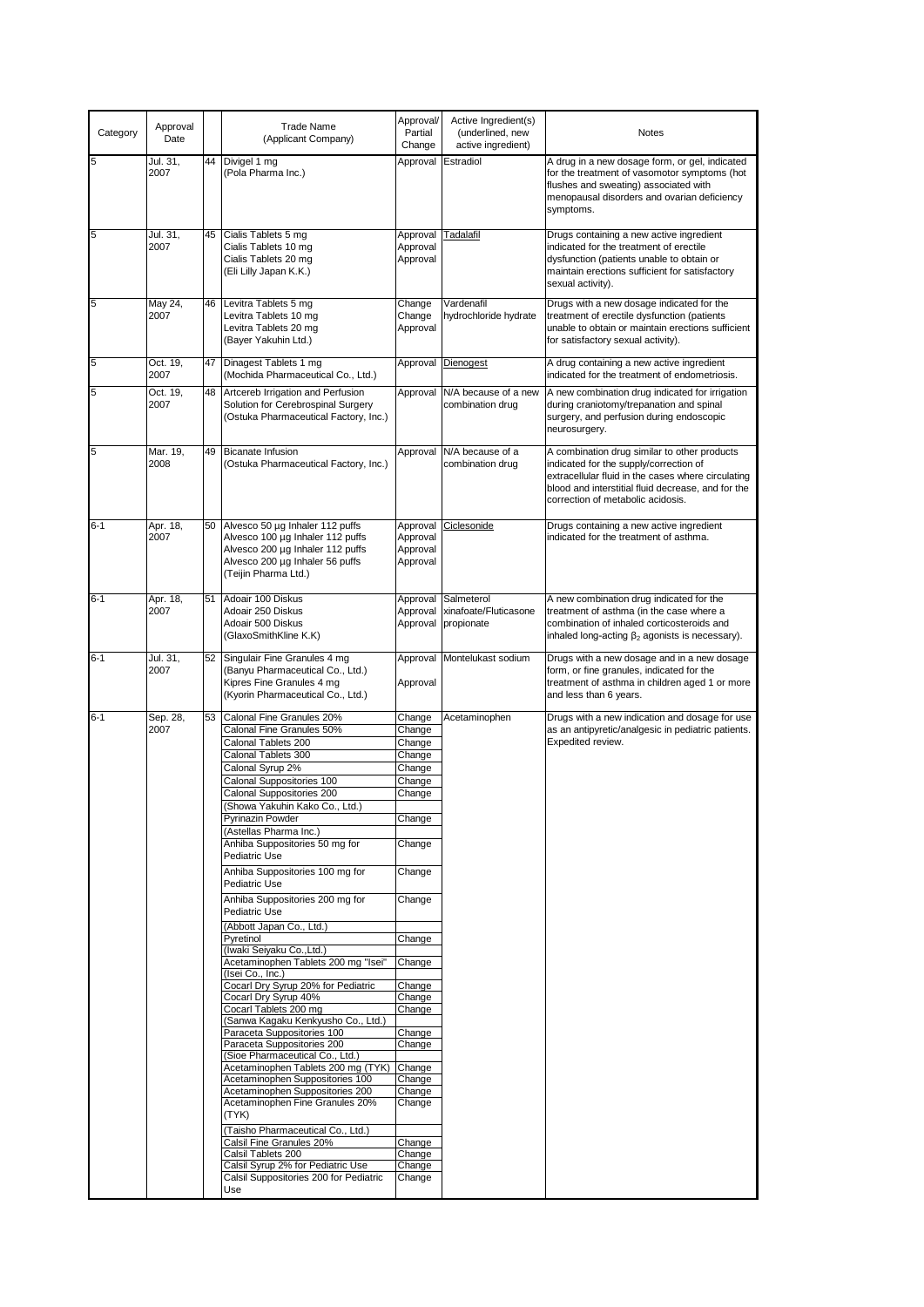| Category | Approval<br>Date |    | <b>Trade Name</b><br>(Applicant Company)                         | Approval/<br>Partial<br>Change | Active Ingredient(s)<br>(underlined, new<br>active ingredient) | Notes                                                                                             |
|----------|------------------|----|------------------------------------------------------------------|--------------------------------|----------------------------------------------------------------|---------------------------------------------------------------------------------------------------|
|          |                  |    | Calsil Suppositories 100 for Pediatric                           | Change                         |                                                                |                                                                                                   |
|          |                  |    | Use                                                              |                                |                                                                |                                                                                                   |
|          |                  |    | (Taiyo Yakuhin Co., Ltd.)                                        |                                |                                                                |                                                                                                   |
|          |                  |    | Atmiphen Tablets 200<br>Atmiphen Dry Syrup 20%                   | Change<br>Change               |                                                                |                                                                                                   |
|          |                  |    | (Takata Seiyaku Co., Ltd.)                                       |                                |                                                                |                                                                                                   |
|          |                  |    | Acetaminophen Tablets 200 "Tatsumi"                              | Change                         |                                                                |                                                                                                   |
|          |                  |    | Acetaminophen Fine Granules 20%                                  | Change                         |                                                                |                                                                                                   |
|          |                  |    | "Tatsumi"                                                        |                                |                                                                |                                                                                                   |
|          |                  |    | (Tatsumi Kagaku Co., Ltd.)<br>Anyrume Tablets 200 mg             | Change                         |                                                                |                                                                                                   |
|          |                  |    | Anyrume Tablets 300 mg                                           | Change                         |                                                                |                                                                                                   |
|          |                  |    | Anyrume S                                                        | Change                         |                                                                |                                                                                                   |
|          |                  |    | Anyrume S Suppositories 200<br>Anyrume Fine Granules             | Change<br>Change               |                                                                |                                                                                                   |
|          |                  |    | (Choseido Pharmaceutical Co., Ltd.)                              |                                |                                                                |                                                                                                   |
|          |                  |    | Atenemen 20% Fine Granules                                       | Change                         |                                                                |                                                                                                   |
|          |                  |    | Atenemen Tablets 200 mg                                          | Change                         |                                                                |                                                                                                   |
|          |                  |    | Atenemen Suppositories 100 mg<br>Atenemen Suppositories 200 mg   | Change<br>Change               |                                                                |                                                                                                   |
|          |                  |    | (Tsuruhara Pharmaceutical Co., Ltd.)                             |                                |                                                                |                                                                                                   |
|          |                  |    | Acetaminophen "Hachi"                                            | Change                         |                                                                |                                                                                                   |
|          |                  |    | (Oriental Pharmaceutical and Synthetic                           |                                |                                                                |                                                                                                   |
|          |                  |    | Chemical Co., Ltd.)                                              |                                |                                                                |                                                                                                   |
|          |                  |    | Sarutu Fine Granules 20%<br>Sarutu Tablets 200 mg                | Change<br>Change               |                                                                |                                                                                                   |
|          |                  |    | Sarutu Syrup for Pediatric 2%                                    | Change                         |                                                                |                                                                                                   |
|          |                  |    | Sarutu Dry Syrup for Pediatric 20%                               | Change                         |                                                                |                                                                                                   |
|          |                  |    | (Towa Pharmaceutical Co., Ltd.)                                  |                                |                                                                |                                                                                                   |
|          |                  |    | Aphlogis Suppositories 100<br>Aphlogis Suppositories 200         | Change<br>Change               |                                                                |                                                                                                   |
|          |                  |    | (Nissin Pharmaceutical Co., Ltd.)                                |                                |                                                                |                                                                                                   |
|          |                  |    | Acetaminophen Tablets 200 mg "NP"                                | Change                         |                                                                |                                                                                                   |
|          |                  |    | Acetaminophen Fine Granules 20%<br>(Nipro Pharma Corporation)    | Change                         |                                                                |                                                                                                   |
|          |                  |    | Alpiny Suppositories 50                                          | Change                         |                                                                |                                                                                                   |
|          |                  |    | Alpiny Suppositories 100                                         | Change                         |                                                                |                                                                                                   |
|          |                  |    | Alpiny Suppositories 200<br>(Hisamitsu Pharmaceutical Co., Inc.) | Change                         |                                                                |                                                                                                   |
|          |                  |    | Aspain                                                           | Change                         |                                                                |                                                                                                   |
|          |                  |    | (Maruishi Pharmaceutical Co., Ltd.)                              |                                |                                                                |                                                                                                   |
|          |                  |    | Napa<br>Napa Dry Syrup 20%                                       | Change<br>Change               |                                                                |                                                                                                   |
|          |                  |    | (Merck Seiyaku Ltd.)                                             |                                |                                                                |                                                                                                   |
|          |                  |    | Acetaminophen "Yoshida"                                          | Change                         |                                                                |                                                                                                   |
| $6 - 1$  | Oct. 19,         | 54 | (Yoshida Pharmaceutical Co., Ltd.)<br>Claritin Tablets 10 mg     | Change                         | Loratadine                                                     | Drugs with a new dosage and in a new dosage                                                       |
|          | 2007             |    | Claritin RediTabs 10 mg                                          | Change                         |                                                                | form, or dry syrup, for use in pediatric patients.                                                |
|          |                  |    | Claritin Dry Syrup 1%                                            | Approval                       |                                                                |                                                                                                   |
|          |                  |    | (Schering-plough K.K.)                                           |                                |                                                                |                                                                                                   |
| 6-1      | Jan. 25,         | 55 | Singulair Tablets 5 mg                                           | Approval                       | Montelukast sodium                                             | Drugs with a new indication and dosage and in                                                     |
|          | 2008             |    | Singulair Tablets 10                                             | Change                         |                                                                | a new dosge form for the treatment of allergic                                                    |
|          |                  |    | (Banyu Pharmaceutical Co., Ltd.)                                 |                                |                                                                | rhinitis.                                                                                         |
|          |                  |    | Kipres Tablets 5 mg<br>Kipres Tablets 10                         | Approval<br>Change             |                                                                |                                                                                                   |
|          |                  |    | (Kyorin Pharmaceutical Co., Ltd.)                                |                                |                                                                |                                                                                                   |
|          |                  |    |                                                                  |                                |                                                                |                                                                                                   |
| $6 - 1$  | Jan. 25,         | 56 | Talymus Ophthalmic Suspension 0.1%                               |                                | Approval Tacrolimus hydrate                                    | A drug with a new route of administration                                                         |
|          | 2008             |    | (Senju Pharmaceutical Co., Ltd.)                                 |                                |                                                                | indicated for the treatment of vernal<br>conjunctivitis (in the case where anti-allergic          |
|          |                  |    |                                                                  |                                |                                                                | drugs are not sufficiently effective).                                                            |
|          |                  |    |                                                                  |                                |                                                                | [Orphan drug]                                                                                     |
|          |                  |    |                                                                  |                                |                                                                |                                                                                                   |
| $6 - 2$  | Apr. 18,<br>2007 | 57 | Myozyme 50 mg for Intravenous<br>Infusion                        | Approval                       | Alglucosidase alfa<br>(genetical                               | A drug containing a new active ingredient<br>indicated for the treatment of type 2                |
|          |                  |    | (Genzyme Japan K.K.)                                             |                                | recombination)                                                 | glycogenosis.                                                                                     |
|          |                  |    |                                                                  |                                |                                                                | [Orphan drug]                                                                                     |
| 6-2      | Apr. 18,         | 58 | Actonel Tablets 17.5 mg                                          | Change                         | Risedronate sodium                                             | Drugs with a new dosage and in a new dosage                                                       |
|          | 2007             |    | (Takeda Pharmacdeutical Co., Ltd.)                               |                                | hydrate                                                        | form indicated for the treatment of osteoporosis                                                  |
|          |                  |    | Benet Tablets 17.5 mg                                            | Change                         |                                                                | (once-weekly dosing).                                                                             |
|          |                  |    | (Ajinomoto Co., Inc.)                                            |                                |                                                                |                                                                                                   |
|          |                  |    |                                                                  |                                |                                                                |                                                                                                   |
| 6-2      | May 24,          | 59 | Glufast Tablets 5 mg                                             | Change                         | Mitiglinide calcium                                            | Drugs with a new indication for use in                                                            |
|          | 2007             |    | Glufast Tablets 10 mg                                            |                                | hydrate                                                        | combination with a-glucosidase inhibitors to                                                      |
|          |                  |    | (Kissei Pharmaceutical Co., Ltd.)                                |                                |                                                                | reduce glycemic excursions in patients with type<br>2 diabetes mellitus in whom diet and exercise |
|          |                  |    |                                                                  |                                |                                                                | therapy is not sufficiently effective.                                                            |
|          |                  |    |                                                                  |                                |                                                                |                                                                                                   |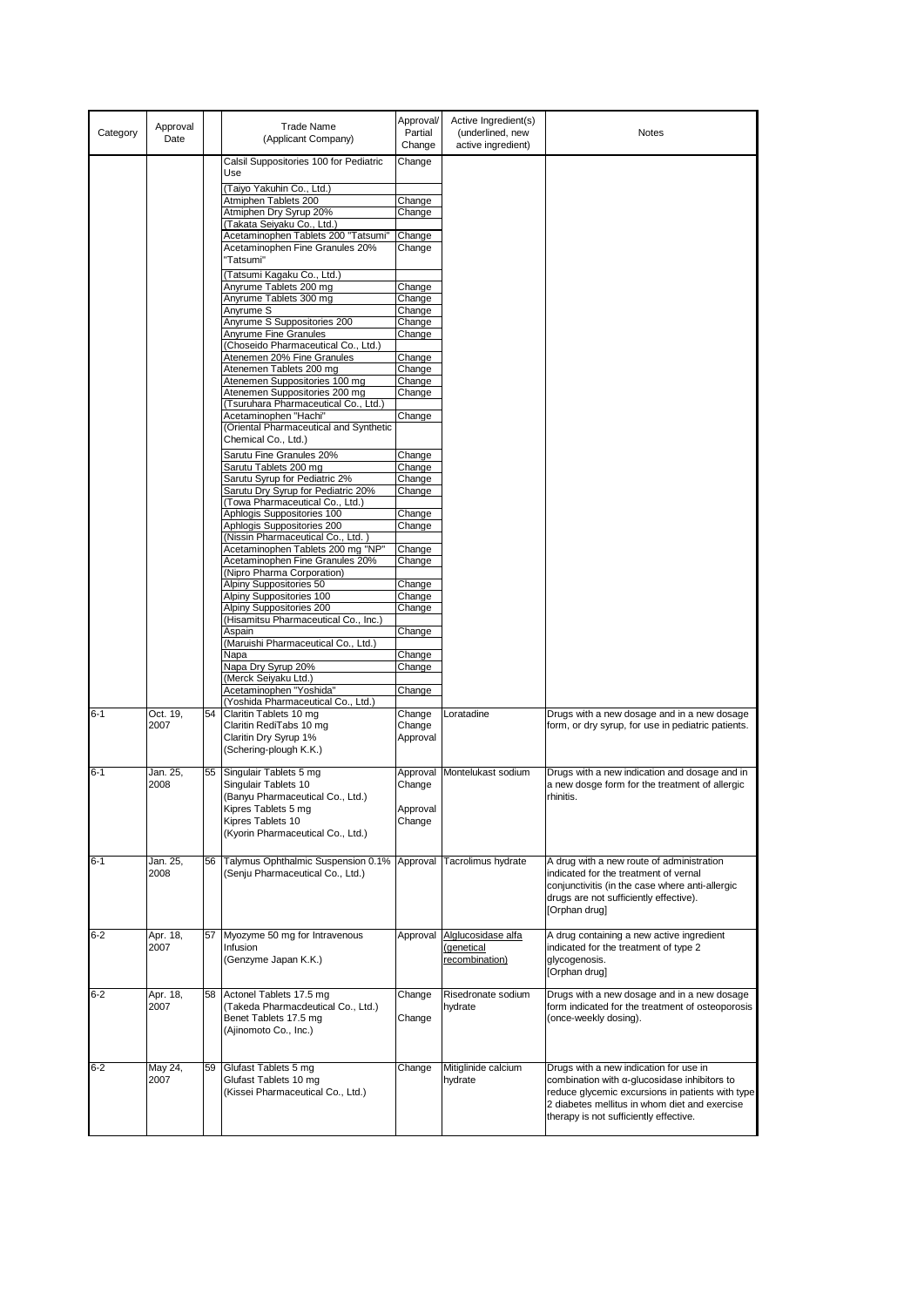| Category               | Approval<br>Date |    | <b>Trade Name</b><br>(Applicant Company)                                                                                                           | Approval/<br>Partial<br>Change                           | Active Ingredient(s)<br>(underlined, new<br>active ingredient)            | Notes                                                                                                                                                                                                                                                                                                                                                           |
|------------------------|------------------|----|----------------------------------------------------------------------------------------------------------------------------------------------------|----------------------------------------------------------|---------------------------------------------------------------------------|-----------------------------------------------------------------------------------------------------------------------------------------------------------------------------------------------------------------------------------------------------------------------------------------------------------------------------------------------------------------|
| 6-2                    | Aug. 23,<br>2007 |    | 60 NovoRapid 300<br>NovoRapid 300 FlexPen<br>NovoRapid 100 U/mL Vial<br>NovoRapid 30 Mix<br>NovoRapid 30 Mix FlexPen<br>(Novo Nordisk Pharma Ltd.) | Approval<br>Approval<br>Approval<br>Approval<br>Approval | Insulin aspart<br>(genetical<br>recombination)                            | Drugs containing a new active ingredient<br>indicated for the treatment of diabetes mellitus<br>where insulin therapy is indicated. A change has<br>been made to the manufacturing process of the<br>drug substance. Pharmaceutical formulations,<br>manufacturing processes, indications, and<br>dosage are the same as those in the approved<br>formulations. |
| $6 - 2$                | Oct. 04,<br>2007 | 61 | Elaprase 6 mg for Intravenous Infusion Approval<br>(Genzyme Japan K.K.)                                                                            |                                                          | Idursulfase (genetical<br>recombination)                                  | Drugs containing a new active ingredient<br>indicated for the treatment of<br>mucopolysaccharidosis II.<br>[Orphan drug]                                                                                                                                                                                                                                        |
| 6-2                    | Oct. 19,<br>2007 |    | 62 Levemir 300<br>Levemir 300 FlexPen<br>(Novo Nordisk Pharma Ltd.)                                                                                | Approval<br>Approval                                     | Insulin detemir<br>(genetical<br>recombination)                           | Drugs containing a new active ingredient<br>indicated for the treatment of diabetes mellitus<br>where insulin therapy is indicated.                                                                                                                                                                                                                             |
| $6 - 2$                | Nov. 13,<br>2007 |    | 63 Fastic Tablets 30<br>Fastic Tablets 90<br>(Ajinomoto Co., Inc.)<br>Starsis Tablets 30 mg<br>Starsis Tablets 90 mg<br>(Astellas Pharma Inc.)     | Change<br>Change<br>Change<br>Change                     | Nateglinide                                                               | Drugs with a new indication for reducing<br>glycemic excursions in patients with type 2<br>diabetes mellitus (in the case where therapy<br>with biguanides in addition to diet and exercise<br>therapy is not sufficiently effective).                                                                                                                          |
| 6-2                    | Jan. 25,<br>2008 |    | 64 Nobelzin Capsules 25 mg<br>Nobelzin Capsules 50 mg<br>(Nobelpharma Co., Ltd.)                                                                   | Approval<br>Approval                                     | Zinc acetate dihydrate                                                    | Drugs containing a new active ingredient<br>indicated for the treatment of Wilson's disease<br>(hepatolenticular degeneration).<br>[Orphan drug]                                                                                                                                                                                                                |
| $6 - 2$                | Mar. 28,<br>2008 | 65 | Naglazyme 5 mg for Intravenous<br>Infusion<br>(AnGes MG, Inc.)                                                                                     | Approval                                                 | Galsulfase (genetical<br>recombination)                                   | A drug containing a new active ingredient<br>indicated for the treatment of<br>mucopolysaccharidosis VI.<br>[Orphan drug]                                                                                                                                                                                                                                       |
| In vivo<br>Diagnostics | May 24,<br>2007  |    | 66 Magnevist<br><b>Magnevist Syringe</b><br>(Nihon Schering K.K.)                                                                                  | Change                                                   | Meglumine<br>gadopentetate                                                | A drug with a new dosage for use in magnetic<br>resonance computerized tomography imaging<br>of the brain/spinal cord and body/extremities.                                                                                                                                                                                                                     |
| In vivo<br>Diagnostics | Oct. 19,<br>2007 |    | 67   EOB · Primovist Injection Syringe<br>(Bayer Yakuhin Ltd.)                                                                                     | Approval                                                 | Gadoxetate sodium                                                         | A drug containing a new active ingredient<br>indicated for use in magnetic resonance<br>computerized tomography imaging of liver<br>tumors.                                                                                                                                                                                                                     |
| Oncology<br>drugs      | Apr. 18,<br>2007 |    | 68 Avastin 100 mg/4 mL for Intravenous<br>Infusion<br>Avastin 400 mg/16 mL for Intravenous<br>Infusion<br>(Chugai Pharmaceutical Co., Ltd.)        | Approval<br>Approval                                     | Bevacizumab<br>(genetical<br>recombination)                               | Drugs containing a new active ingredient<br>indicated for the treatment of unresectable<br>advanced/relapsed colorectal cancer.<br>[Priority review]                                                                                                                                                                                                            |
| Oncology<br>drugs      | Jul. 31,<br>2007 |    | 69 Metastron Injectable<br>(GE Healthcare Ltd.)                                                                                                    | Approval                                                 | Strontium (89Sr)<br>chloride                                              | A drug containing a new active ingredient<br>indicated for pain relief in bone scintigraphy-<br>positive metastatic lesions in patients with solid<br>cancers.                                                                                                                                                                                                  |
| Oncology<br>drugs      | Aug. 23,<br>2007 |    | 70   TS-1 Capsule 20<br>TS-1 Capsule 25<br>(Taiho Pharmaceutical Co., Ltd.)                                                                        | Change<br>Change                                         | A combination drug of<br>Tegafur, Gimeracil,<br>and Oteracil<br>potassium | Drugs with a new indication for the treatment of<br>biliary cancer in addition to gastric cancer,<br>colorectal cancer, head and neck cancer, non-<br>small cell lung cancer, inoperable or relapsed<br>breast cancer, and pancreatic cancer.                                                                                                                   |
| Oncology<br>drugs      | Oct. 19,<br>2007 | 71 | Tarceva Tablets 25 mg<br>Tarceva Tablets 100 mg<br>Tarceva Tablets 150 mg<br>(Chugai Pharmaceutical Co., Ltd.)                                     | Approval<br>Approval<br>Approval                         | Erlotinib                                                                 | Drugs containing a new active ingredient<br>indicated for the treatment of unresectable,<br>relapsed/advanced non-small cell lung cancer<br>exacerbated after cancer chemotherapy.<br>[Priority review]                                                                                                                                                         |
| Oncology<br>drugs      | Oct. 19.<br>2007 |    | 72 Arranon G Injection 250 mg<br>(GlaxoSmithKline K.K.)                                                                                            |                                                          | Approval Nelarabine                                                       | A drug containing a new active ingredient<br>indicated for the treatment of relapsed or<br>refractory T-cell acute lymphoblastic leukemia<br>and T-cell lymphoblastic lymphoma.<br>[Orphan drug]                                                                                                                                                                |
| Oncology<br>drugs      | Dec. 12,<br>2007 |    | 73 Xeloda Tablets 300<br>(Chugai Pharmaceutical Co., Ltd.)                                                                                         | Change                                                   | Capecitabine                                                              | A drug with a new indication and dosage for use<br>as a postoperative adjuvant chemotherapy of<br>colon cancer.<br>A drug with a new dosage for the treatment of<br>inoperable or relapsed breast cancer.                                                                                                                                                       |
| Oncology<br>drugs      | Dec. 12,<br>2007 |    | 74   Taxol Injection 30 mg<br>Taxol Injection 100 mg<br>(Bristol-Myers K.K.)                                                                       | Change<br>Change                                         | Paclitaxel                                                                | Drugs with a new dosage indicated for the<br>treatment of breast cancer, with once-weekly<br>dosing continuously for 6 weeks followed by a<br>2-week withdrawal period.                                                                                                                                                                                         |